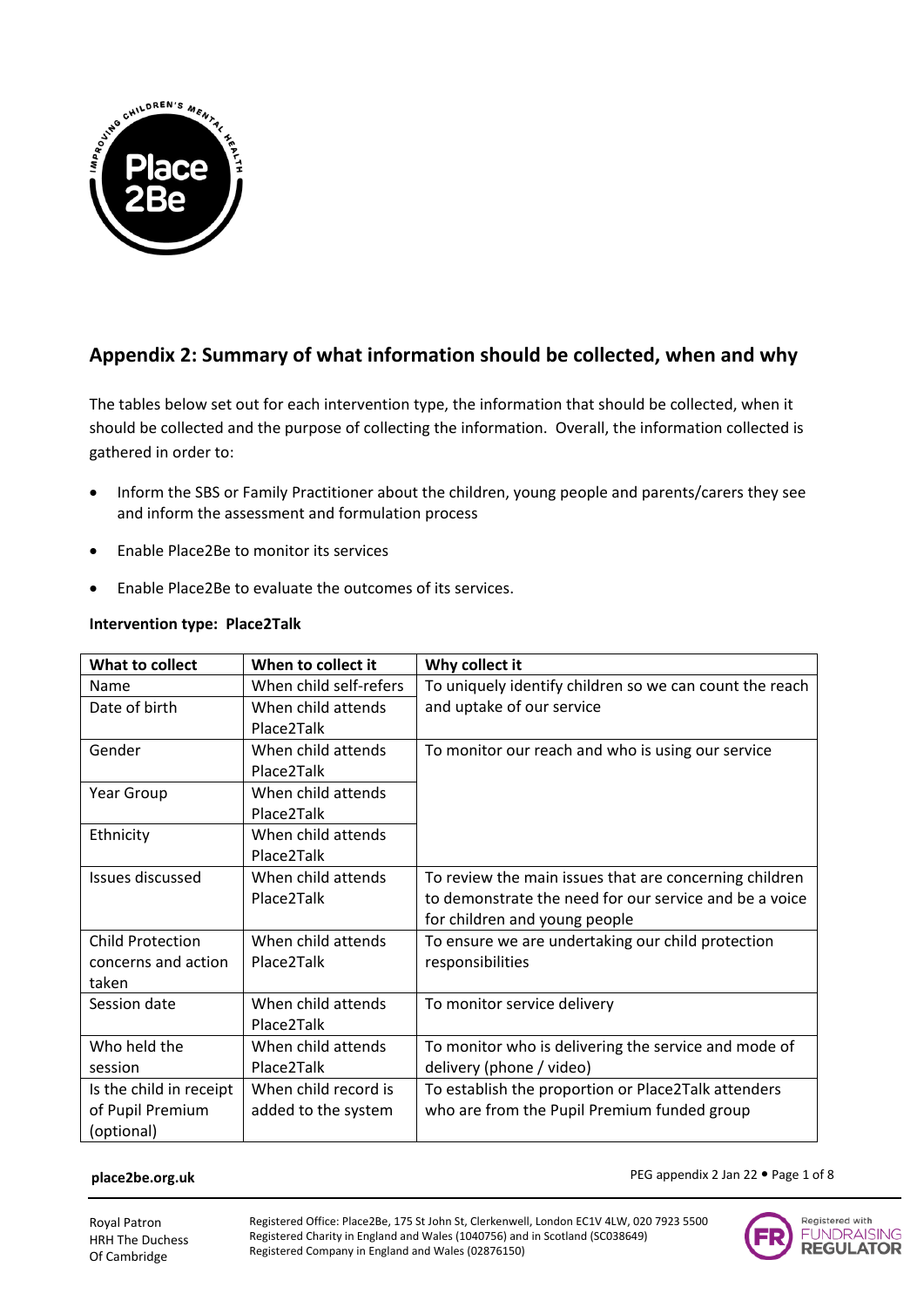### **Intervention: Referral (all children and young people referred to Place2Be)**

| What to collect                                | When to collect it            | Why collect it                                    |
|------------------------------------------------|-------------------------------|---------------------------------------------------|
| Name                                           | When the child is             | To uniquely identify children so we can count the |
|                                                | referred                      | reach and uptake of our service                   |
| Date of Birth                                  | When the child is             |                                                   |
|                                                | referred                      |                                                   |
| Parent / Carer / Young                         | When the child is             | To ensure we have parental agreement to assess    |
| person (KS5/Senior phase                       | referred                      | and provide appropriate support for the child /   |
| Scotland) Agreement                            |                               | young person                                      |
| form                                           |                               |                                                   |
| Referrer's name                                | When the child is             | To be able to contact referrer if needed          |
|                                                | referred                      |                                                   |
| Date of referral                               | When the child is             | To monitor time between referral and start        |
|                                                | referred                      |                                                   |
| Role of referrer                               | When the child is             |                                                   |
|                                                | referred                      | To review where referrals come from               |
| Gender                                         | When the child is             | To monitor our reach and who is accessing the     |
|                                                | referred                      | service.                                          |
| Year group                                     | When the child is             |                                                   |
|                                                | referred                      |                                                   |
| Ethnicity                                      | When the child is             |                                                   |
|                                                | referred                      |                                                   |
| What are the reasons for                       | When the child is             | To understand the reasons why a child / young     |
| the CYP being referred?                        | referred                      | person has been referred to Place2Be              |
| Give details of any SEND /                     | When the child is             | To consider all known variables in order to be    |
| ALN (Wales) / ASN                              | referred                      | able to assess the CYP's needs and best course of |
| (Scotland) and how this                        |                               | action                                            |
| impacts on this child or                       |                               |                                                   |
| young person's wellbeing                       |                               |                                                   |
| Are there any current or                       | When the child is             | To assess the vulnerability of the CYP and ensure |
| previous safeguarding                          | referred                      | their safety in the referral process              |
| concerns for the CYP                           |                               |                                                   |
| being referred?                                |                               |                                                   |
| Are there any current                          | When the child is<br>referred | To assess the vulnerability of the CYP and ensure |
| concerns relating to self-<br>harm or suicidal |                               | their safety in the referral process              |
|                                                |                               |                                                   |
| thoughts?                                      |                               |                                                   |

PEG appendix 2 Jan 22 · Page 2 of 8

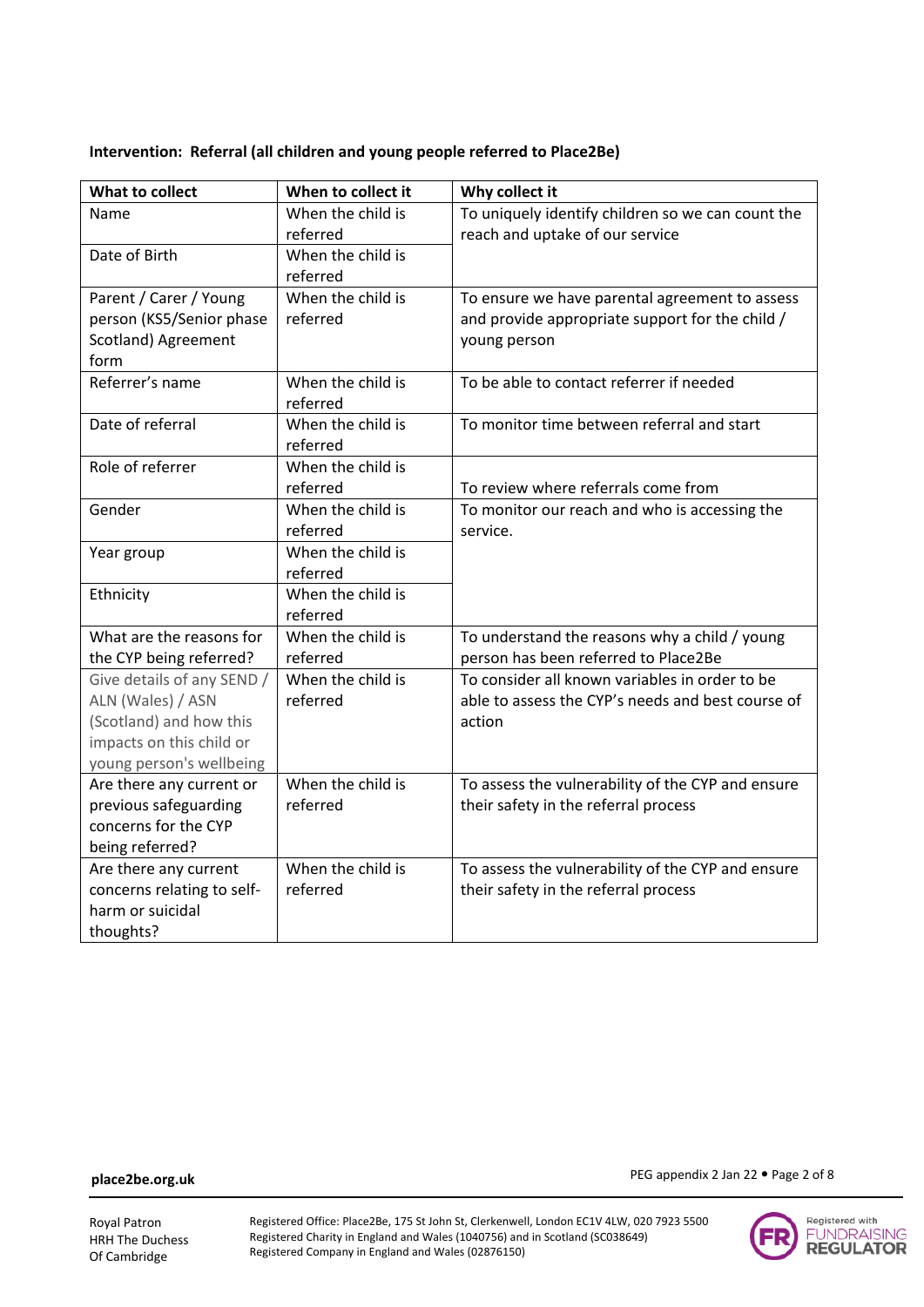# **Intervention: Assessment (all children and young people who escalate from referral to assessment)**

| What to collect                                                         | When to collect it | Why collect it                                                                   |
|-------------------------------------------------------------------------|--------------------|----------------------------------------------------------------------------------|
| Parent / Carer / Young person                                           | At the start of    | To ensure we have parental agreement                                             |
| Agreement form                                                          | Assessment         | to assess and provide appropriate                                                |
|                                                                         |                    | support for the child / young person.                                            |
|                                                                         |                    | Young person agreement is sought                                                 |
|                                                                         |                    | directly from young people in Key Stage 5                                        |
|                                                                         |                    | (England / Wales) / Senior phase                                                 |
|                                                                         |                    | (Scotland)                                                                       |
| Home postcode (not all services)                                        | At assessment      | This is gathered only where the service is                                       |
|                                                                         |                    | funded by the NHS and where Place2Be is                                          |
|                                                                         |                    | required to share anonymised data with                                           |
|                                                                         |                    | the NHS Mental Health Services Dataset                                           |
|                                                                         |                    | (MHSDS)                                                                          |
| Early Help Assessment and Plan                                          | At assessment      | To be aware of the child's context in the                                        |
| (e.g. CAF) open<br>Child in Need?                                       |                    | assessment and formulation process. To<br>monitor our reach and who is using our |
|                                                                         | At assessment      | service and explore differences in                                               |
| Subject of a Child Protection Plan                                      | At assessment      | outcomes for children with different                                             |
| Subject to a Care order<br>Receiving free school meals                  | At assessment      | characteristics                                                                  |
| SIMD (Scotland only)                                                    | At assessment      |                                                                                  |
|                                                                         | At assessment      |                                                                                  |
| <b>Receives Pupil Premium Funding</b><br>Are one or more of the child's | At assessment      |                                                                                  |
| parents/carers currently in the                                         | At assessment      |                                                                                  |
| armed forces?                                                           |                    |                                                                                  |
| Special Educational Needs (SEN)                                         | At assessment      |                                                                                  |
| - No SEN / SEN Support /                                                |                    |                                                                                  |
| <b>Education Health and Care Plan</b>                                   |                    |                                                                                  |
| (England)                                                               |                    |                                                                                  |
| Categories of SEN need (England                                         | At assessment      |                                                                                  |
| only)                                                                   |                    |                                                                                  |
| <b>Additional Support Needs (ASN)</b>                                   | At assessment      |                                                                                  |
| Scotland only:                                                          |                    |                                                                                  |
| Co-ordinated Support Plan (CSP)                                         |                    |                                                                                  |
| / Individual Educational                                                |                    |                                                                                  |
| Programme (IEP) / No CSP or IEP                                         |                    |                                                                                  |
| / CSP and IEP                                                           |                    |                                                                                  |
| <b>Additional Learning Needs (ALN)</b>                                  | At assessment      |                                                                                  |
| Wales: Universal Provision /                                            |                    |                                                                                  |
| Universal Targeted Provision /                                          |                    |                                                                                  |
| Individual Development Plan /                                           |                    |                                                                                  |
| No Additional Learning Needs                                            |                    |                                                                                  |
| Is the child a refugee/asylum<br>seeker                                 | At assessment      |                                                                                  |
| Is the child on a CAMHS waiting                                         | At assessment      |                                                                                  |
| list?                                                                   |                    |                                                                                  |
| Language spoken at home                                                 | At assessment      |                                                                                  |
| English an Additional Language?                                         | At assessment      |                                                                                  |
| Child's main carer                                                      | At assessment      |                                                                                  |

### **place2be.org.uk**

PEG appendix 2 Jan 22 · Page 3 of 8

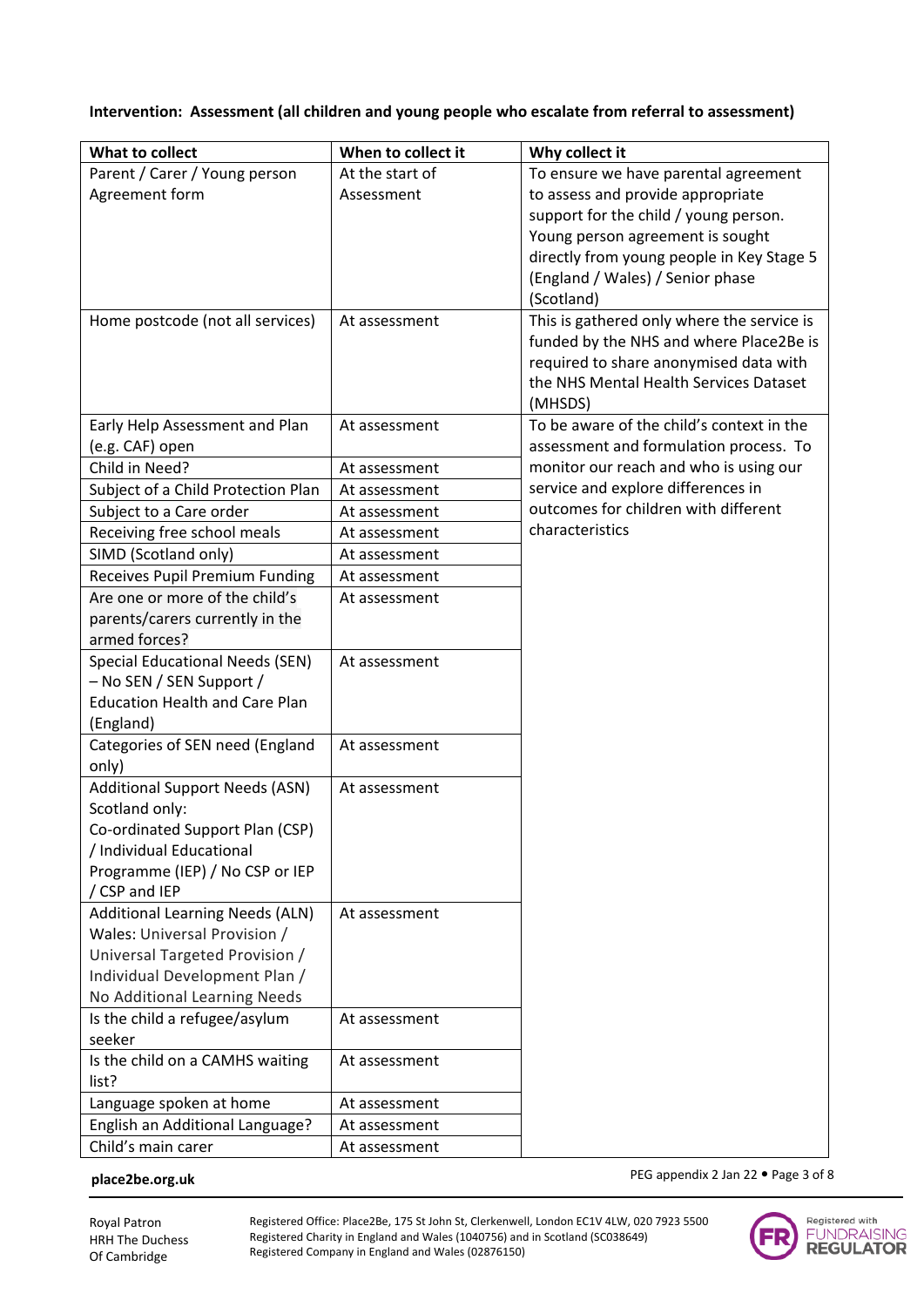| Other agencies involved with the<br>family                                                                 | At assessment                                    |                                                                                                                                                            |
|------------------------------------------------------------------------------------------------------------|--------------------------------------------------|------------------------------------------------------------------------------------------------------------------------------------------------------------|
| Parent / carer's education                                                                                 | At assessment                                    | To explore outcomes for children from<br>different backgrounds                                                                                             |
| <b>Recommendations for</b><br>counselling type                                                             | At assessment                                    | To monitor the type of support offered                                                                                                                     |
| Place2Be EP has been consulted                                                                             | At any point in time                             | To monitor and review engagement with<br>this in-house resource                                                                                            |
| Assessment and Formulation                                                                                 | At assessment                                    | To clinically assess the situation around<br>the child's need for support and<br>formulate the best response.                                              |
| <b>Presenting Issues</b>                                                                                   | As part of Assessment<br>and Formulation process | To monitor the issues that children<br>present with including those that may<br>not be identified by the SDQ                                               |
| Family background factors<br>(Parental Drug and alcohol use /<br>mental health issues / domestic<br>abuse) | As part of Assessment<br>and Formulation process | To identify relevant family contextual<br>issues for the child                                                                                             |
| Parent completed SDQ                                                                                       | At assessment                                    |                                                                                                                                                            |
| Teacher completed SDQ                                                                                      | At assessment                                    |                                                                                                                                                            |
| Child completed SDQ (Secondary<br>schools - optional for Primary<br>schools)                               | At assessment                                    | To identify the level of difficulties for a<br>child/young person to inform assessment<br>and formulation                                                  |
| YP CORE post- (Secondary<br>schools only in England and<br>Wales and P7 onwards in<br>Scotland)            | At assessment                                    | To identify the level of difficulties for a<br>child/young person to inform assessment<br>and formulation                                                  |
| Child and Young Person's Voice<br>Form                                                                     | At assessment                                    | To obtain the perspective of the CYP and<br>assess the CYP's understanding of why<br>they are coming to Place2Be and what<br>they expect to get out of it. |
| Session dates                                                                                              | At assessment                                    | To monitor service delivery and<br>progression from Referral                                                                                               |
| Parent Partnership sessions                                                                                | Throughout intervention                          | To monitor parental engagement in<br>intervention                                                                                                          |
| Who held the session                                                                                       | At assessment                                    | To monitor who is delivering the service<br>and mode of delivery (phone / video)                                                                           |

# **Intervention: One-to-one counselling (excluding KIT)**

| What to collect                | When to collect it   | Why collect it                                   |
|--------------------------------|----------------------|--------------------------------------------------|
| <b>UPN (Unique Pupil</b>       | At any point in time | To monitor the academic progress of all children |
| Number) England & Wales        |                      | seen in 1:1 counselling and KIT over time and    |
| only $/$                       |                      | compare the progress of children supported by    |
| <b>SCN (Scottish Candidate</b> |                      | Place2Be with other children who did not receive |
| Number) Scotland               |                      | the service.                                     |
| Place2Be EP has been           | At any point in time | To monitor and review use of additional          |
| consulted                      |                      | resources / support                              |

#### **place2be.org.uk**



PEG appendix 2 Jan 22 · Page 4 of 8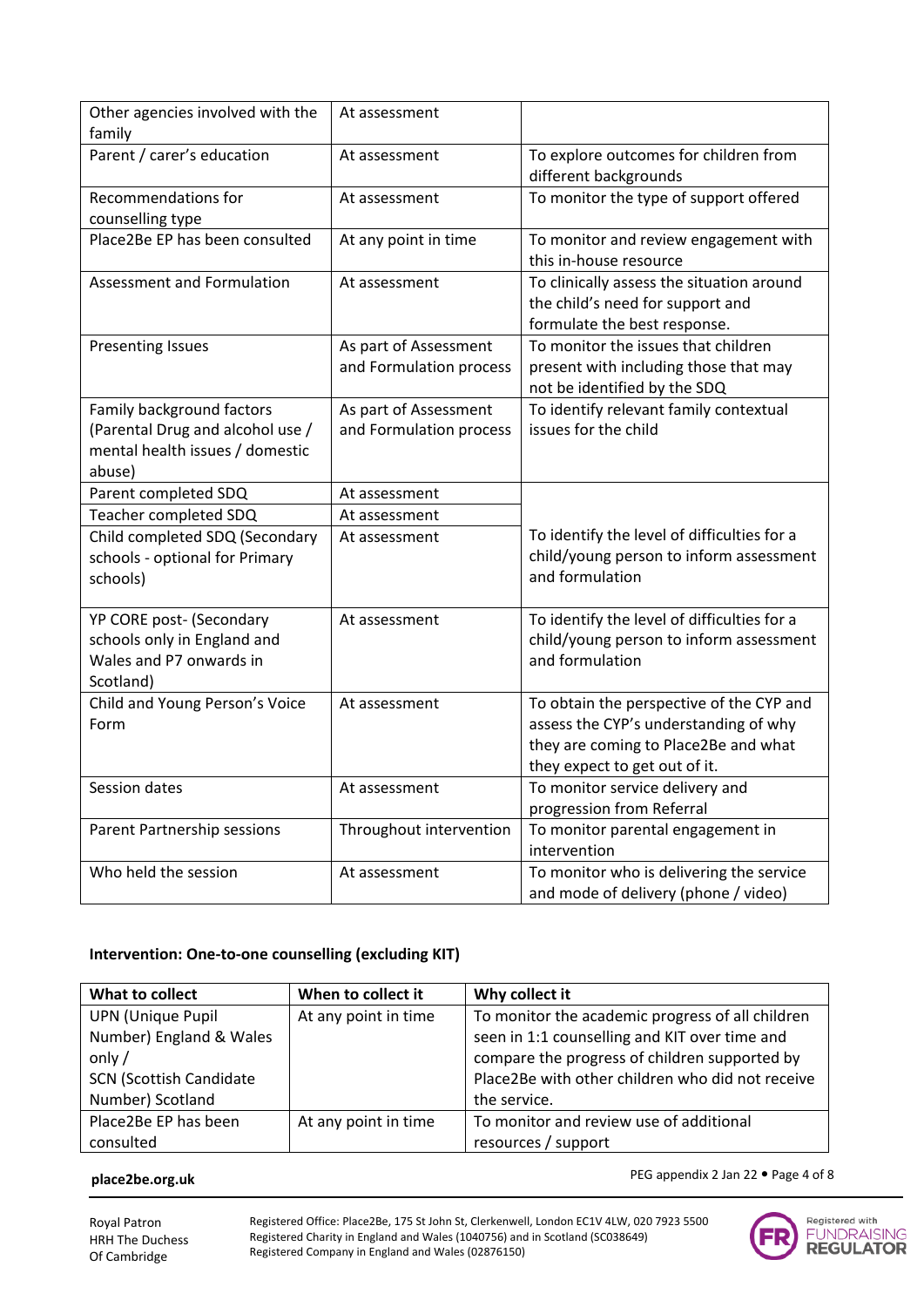| Name of counsellor                      | Before counselling<br>starts | To monitor the type of counsellors providing<br>counselling                  |
|-----------------------------------------|------------------------------|------------------------------------------------------------------------------|
| Counsellor qualified or in              | Before counselling           |                                                                              |
| training?                               | starts                       |                                                                              |
| Counsellor trained through<br>Place2Be? | Before counselling<br>starts |                                                                              |
| Review point teacher SDQ                | At 7 sessions into the       |                                                                              |
| (Primary age children only)             | intervention                 | To understand a child's progress and outcomes                                |
| Review point Child SDQ                  | At 7 sessions into the       | across the services at the average mid-point of an                           |
| (secondary age young                    | intervention                 | intervention                                                                 |
| people only)                            |                              |                                                                              |
| Did the review take place?              | At 7 sessions                | To determine how many children/young people                                  |
|                                         | depending on age of          | are reviewed during their intervention and who is                            |
|                                         | child/YP                     | consulted.                                                                   |
| Teacher completed SDQ                   | At the end of                |                                                                              |
|                                         | counselling                  | To evaluate the outcomes for children and young                              |
| Parent completed SDQ                    | At the end of                | people who use the service                                                   |
|                                         | counselling                  |                                                                              |
| Child completed SDQ                     | At the end of                |                                                                              |
| (Secondary schools -                    | counselling                  |                                                                              |
| optional for Primary                    |                              |                                                                              |
| schools)                                |                              |                                                                              |
| YP CORE post- (Secondary                | At the end of                |                                                                              |
| schools only in England and             | counselling                  |                                                                              |
| Wales and P7 onwards in                 |                              |                                                                              |
| Scotland)                               |                              |                                                                              |
| Child and Young Person's                | At the end of                | The scored goals mean we can evaluate                                        |
| Voice Form                              | counselling                  | quantitatively how the CYP feels they have                                   |
|                                         |                              | progressed. And to find out the CYP's experience<br>of Place2Be counselling. |
| <b>School Attendance</b>                | Before counselling           |                                                                              |
|                                         | starts: relating to the      |                                                                              |
|                                         | whole term before the        |                                                                              |
|                                         | start of counselling         |                                                                              |
|                                         | After counselling ends:      |                                                                              |
|                                         | relating to the whole        |                                                                              |
|                                         | term in which                | To evaluate the attendance and exclusions of                                 |
|                                         | counselling ends             | children and analyse this in relation to                                     |
| School Exclusions - fixed               | Before counselling           | improvements in their mental health                                          |
| term and permanent                      | starts: relating to the      |                                                                              |
|                                         | whole year before the        |                                                                              |
|                                         | start of counselling         |                                                                              |
|                                         | After counselling ends:      |                                                                              |
|                                         | relating to the year in      |                                                                              |
|                                         | which counselling            |                                                                              |
|                                         | ends                         |                                                                              |

### **place2be.org.uk**



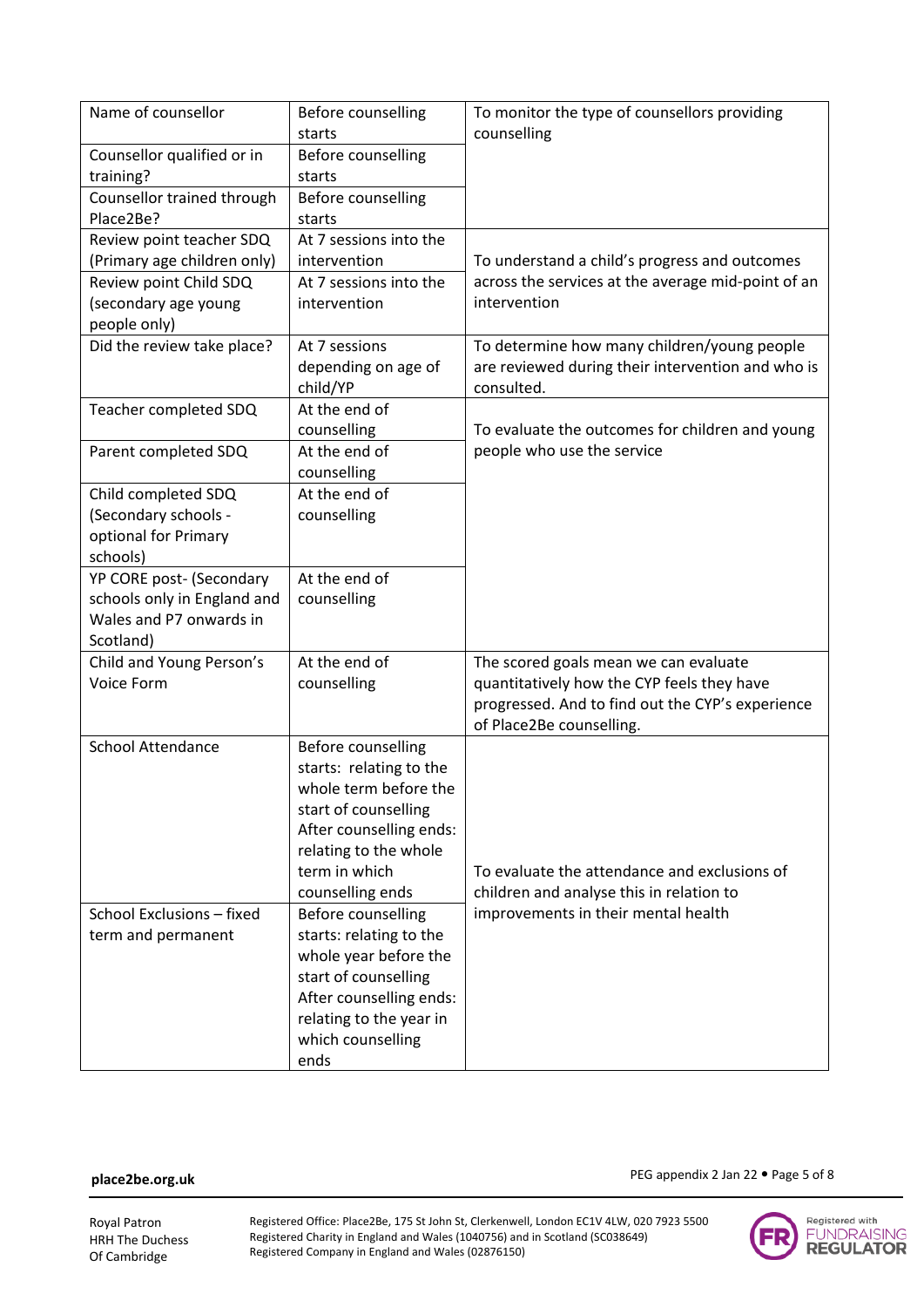| Attitude to Learning        | Before counselling<br>starts and at the end<br>of counselling | To evaluate the attitude and approach to learning<br>of children who use the service, explore whether<br>this changes after counselling and analyse in<br>relation to improvements in children's mental<br>health |
|-----------------------------|---------------------------------------------------------------|-------------------------------------------------------------------------------------------------------------------------------------------------------------------------------------------------------------------|
| End date of counselling     | At the end of<br>counselling                                  | To clearly identify when a child's counselling has<br>ended                                                                                                                                                       |
| Reason for ending           | At the end of<br>counselling                                  | To understand the different reasons why<br>counselling ends                                                                                                                                                       |
| Final summary               | At the end of<br>counselling                                  | An ending assessment of the child and any<br>further actions                                                                                                                                                      |
| Session dates               | During counselling                                            | To monitor service delivery                                                                                                                                                                                       |
| Parent Partnership sessions | Throughout<br>intervention                                    | To monitor parental engagement in intervention                                                                                                                                                                    |
| Sessions attended or not    | During counselling                                            | To monitor attendance                                                                                                                                                                                             |
| Who held the session        | During counselling                                            | To monitor who is delivering the service and<br>mode of delivery (phone / video)                                                                                                                                  |

# **Intervention: Knowledge Insight Tools (KIT) (secondary schools only)**

| What to collect          | When to collect it         | Why collect it                                           |
|--------------------------|----------------------------|----------------------------------------------------------|
| <b>UPN (Unique Pupil</b> | At any point in time       | To monitor the academic progress of all children         |
| Number) England &        |                            | seen in 1:1 counselling and KIT over time and            |
| Wales only / SCN         |                            | compare the progress of children supported by            |
| (Scottish Candidate      |                            | Place2Be with other children who did not receive         |
| Number) Scotland         |                            | the service.                                             |
| Place2Be EP has been     | At any point in time       | To monitor and review use of additional resources /      |
| consulted                |                            | support                                                  |
| Name of SBS / ASBS       | Before intervention        | To monitor the type of practitioners providing the       |
|                          | starts                     | intervention                                             |
| End date of              | At the end of              | To clearly identify when a young person's                |
| intervention             | intervention               | counselling has ended                                    |
| Reason for ending        | At the end of              | To understand the different reasons why                  |
|                          | intervention               | interventions end                                        |
| RCADS - session 1 and    | At the start and end of    |                                                          |
| post-intervention        | intervention               |                                                          |
| <b>RCADS</b> symptom     | At session 4 and $7 - can$ | To monitor progress and outcomes                         |
| tracker                  | be done in addition up     |                                                          |
|                          | to weekly                  |                                                          |
| Teacher SDQ              | At the end of              |                                                          |
|                          | intervention               |                                                          |
| Parent SDQ               | At the end of              |                                                          |
|                          | intervention               |                                                          |
| <b>YP CORE</b>           | At the end of              | To identify the level of difficulties for a child at the |
|                          | intervention               | start of counselling and evaluate the outcomes for       |
|                          |                            | children who uses the service                            |
|                          |                            |                                                          |
| CYP-Voice                | At the end of              |                                                          |
|                          | intervention               |                                                          |

#### **place2be.org.uk**

PEG appendix 2 Jan 22 · Page 6 of 8

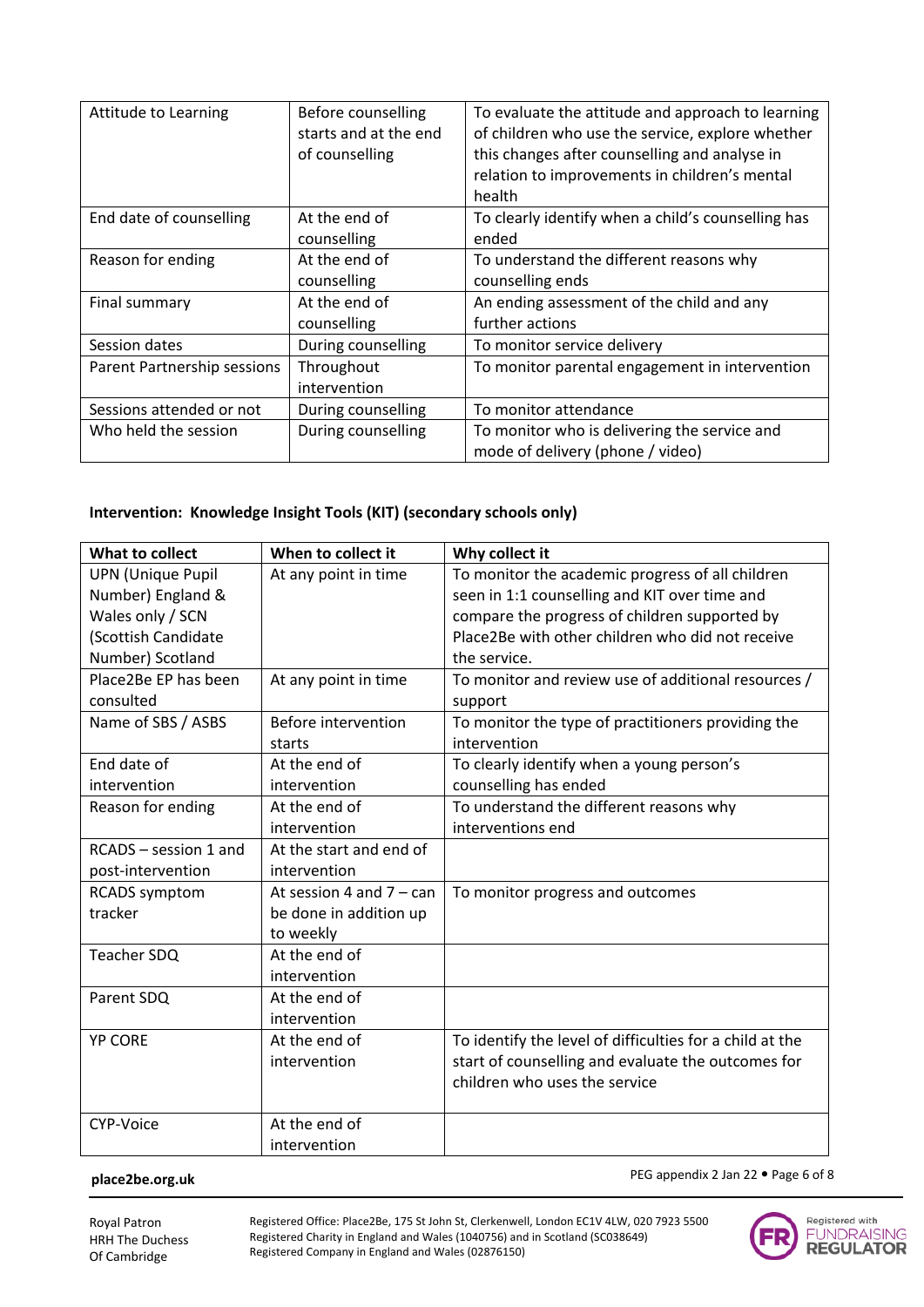| Final summary        | At the end of       | An ending assessment of the child and any further |
|----------------------|---------------------|---------------------------------------------------|
|                      | intervention        | actions                                           |
| Session dates        | During intervention | To monitor service delivery                       |
| Sessions attended or | During intervention | To monitor attendance                             |
| not                  |                     |                                                   |
| Parent Partnership   | Throughout          | To monitor parental engagement in intervention    |
| sessions             | intervention        |                                                   |
| Who held the session | During intervention | To monitor who is delivering the service and mode |
|                      |                     | of delivery (phone / video)                       |

### **Intervention type: Group work (including Journey of Hope)**

| What to collect         | When to collect it    | Why collect it                                      |
|-------------------------|-----------------------|-----------------------------------------------------|
| Group / JoH Agreement   | When the offer of a   | To inform the parent/carer on assessment decision   |
| form                    | group intervention is | and contract for group (e.g. Place2Be group work /  |
|                         | made                  | Journey of Hope)                                    |
| Group type              | After assessment      | To distinguish between Place2Be group work /        |
|                         |                       | Journey of Hope                                     |
| Place2Be EP has been    | At any point in time  | To monitor and review use of additional resources / |
| consulted               |                       | support                                             |
| Name of SBS / ASBS      | Before group starts   | To monitor the type of counsellors providing group  |
|                         |                       | work                                                |
| End date of counselling | At the end of group   | To clearly identify when group work has ended       |
|                         | work                  |                                                     |
| Reason for ending       | At the end of group   | To understand the different reasons why group work  |
|                         | work                  | ends                                                |
| Sessions attended or    | Throughout group      | To monitor attendance                               |
| not                     | work                  |                                                     |
| Teacher completed SDQ   | At the end of group   | To evaluate the outcomes for children who uses the  |
| (Journey of Hope only)  | work                  | service                                             |
| Child and Young         | At the end of JoH     | The scored goals mean we can evaluate               |
| Person's Voice Form     | group work            | quantitatively how the CYP feels they have          |
|                         |                       | progressed. And to find out the CYP's experience of |
|                         |                       | Place2Be counselling.                               |
| Final summary           | At the end of group   | An ending assessment of the child and any further   |
|                         | work                  | actions                                             |
| Session dates           | During group work     | To monitor service delivery                         |
| Sessions attended or    | During group work     | To monitor attendance                               |
| not                     |                       |                                                     |
| Who held the session    | During group work     | To monitor who is delivering the service and mode   |
|                         |                       | of delivery (phone / video)                         |
| Parent Partnership      | Throughout            | To monitor parental engagement in intervention      |
| sessions                | intervention          |                                                     |

### **Intervention type: Personalised Individual Parenting Training (PIPT)**

| What to collect               | When to collect it              | Why collect it                                                                          |
|-------------------------------|---------------------------------|-----------------------------------------------------------------------------------------|
| Parent name                   | At parent assessment<br>meeting | To be able to make contact with the parent                                              |
| <b>Parent Contact details</b> | At parent assessment<br>meeting | To be able to contact the parent to arrange sessions<br>and for safeguarding of the CYP |

### **place2be.org.uk**

PEG appendix 2 Jan 22 • Page 7 of 8